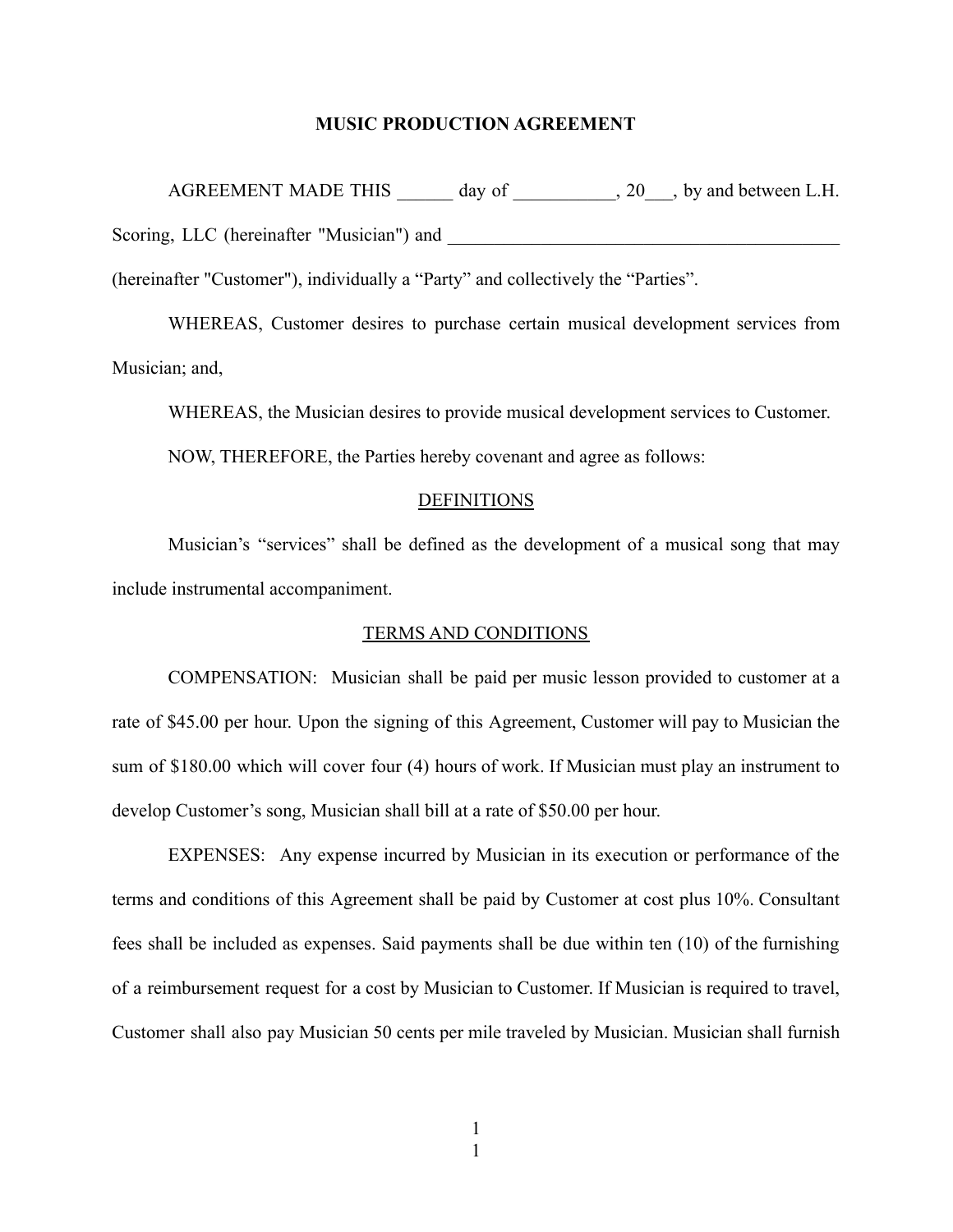an invoice for its services to Customer every

MANNER AND MEANS OF PERFORMING WORK AND TOOLS OF TRADE: Musician shall have complete control over the manner and means employed to perform its services and provide Musical lessons under this Agreement. Customer shall provide the instruments and materials use for the lessons. If Musician must provide instruments or materials to Customer, said costs will be billed to Customer at cost plus 10%.

RESERVATION OF RIGHTS: Musician shall retain the rights to all songs it develops and any related work product.

ATTORNEY'S FEES: Customer shall pay all of Musician's attorney's fees and costs incurred in enforcing Customer's performance under this Agreement.

TERMINATION: Customer may terminate this agreement at any time, for any reason, by providing written notice to Musician. However, Musician shall be entitled to retain its deposit and bill for any services rendered. Musician shall also retain the rights to any music produced if this Agreement is terminated.

INTEGRATION CLAUSE: This Agreement constitutes the entire agreement between Customer and Musician. Neither Party is relying on any side agreements, verbal agreements, or any other agreements not memorialized in this Agreement.

MINNESOTA LAW TO GOVERN: Minnesota law will govern the interpretation and enforcement of the terms of this Agreement. All disputes arising under this Agreement shall be litigated in Minnesota District Court in Washington County.

CONSTRUCTION: The Parties have jointly prepared this Agreement. The Parties and their respective advisors believe that this Agreement is the product of all their efforts, that it